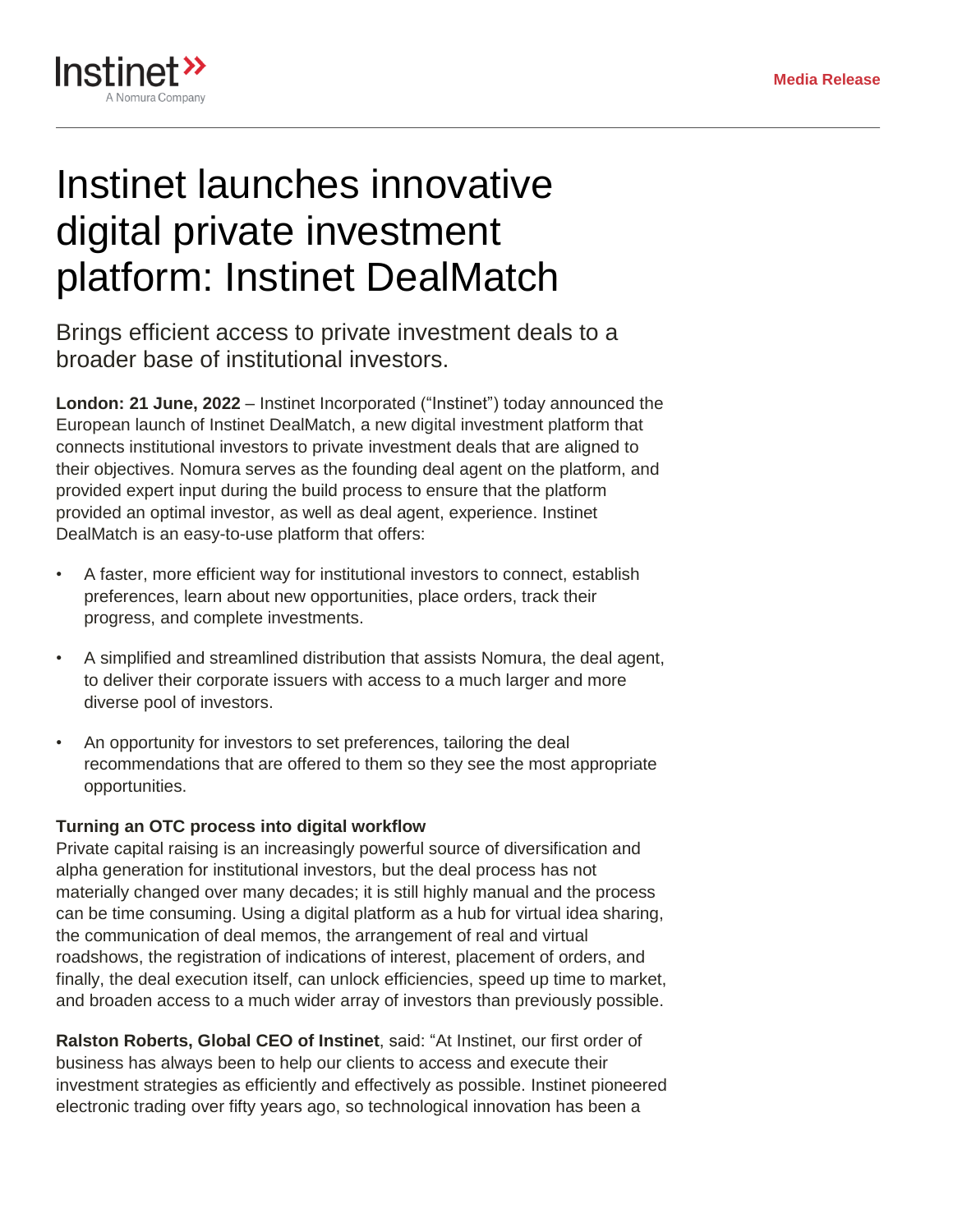part of our mission ever since. Working alongside our parent, Nomura, we are able to lever the deep private capital expertise and corporate issuer relationships that they bring to bear in order to evolve the investment process for this important asset class. It is the right time to digitalize and democratize the private equity markets eco-system. We're very excited to be part of yet another market evolution."

**Charles Pitts-Tucker, Nomura Head of Investment Banking, EMEA**, said: "We are delighted to offer our clients the opportunity to raise equity capital privately via the ground-breaking digital platform of Instinet DealMatch."

**Myles Evanson, Nomura Head of Private Placements, EMEA** said "As private placement activity continues to grow significantly in Europe, it is critical to ensure that our execution capabilities match this trend. Instinet DealMatch's streamlined marketing and deep distribution capabilities offer companies looking to raise capital with access to a larger and more diverse pool of potential investors, combined with a digital workflow to significantly increase efficiency and transparency of the execution process. We believe this innovative digital platform will offer even greater added value to our private placement clients in Europe."

The intuitive graphic user interface was designed to greatly streamline workflow and centrally manage all aspects of the private equity investment lifecycle in one place. It should shorten the time it traditionally takes to execute a deal, and is a more sustainable solution than other more analog, over-the-counter processes that still require trafficking paper documents between parties.

-ENDS-

## **Media Contact**

Alex Wessendorff Media Relations Manager, Nomura Phone: +44(0) 207 102 1377 Email: pressoffice@nomura.com

## **About Instinet**

Instinet provides technologically advanced, agency-model brokerage services to institutional clients worldwide. As the wholly-owned execution services arm of Nomura Group, Instinet seeks to add value across the investment life cycle, providing: **Execution Services**; **Crossing & Liquidity**; and Workflow Solutions via **Instinet Technology Solutions**. We help institutional investors create, protect and capture alpha, reduce complexity, and lower overall trading costs to ultimately improve investment performance. Over the course of our more than 50-year history, Instinet has been a pioneer in electronic trading, creating of an array of